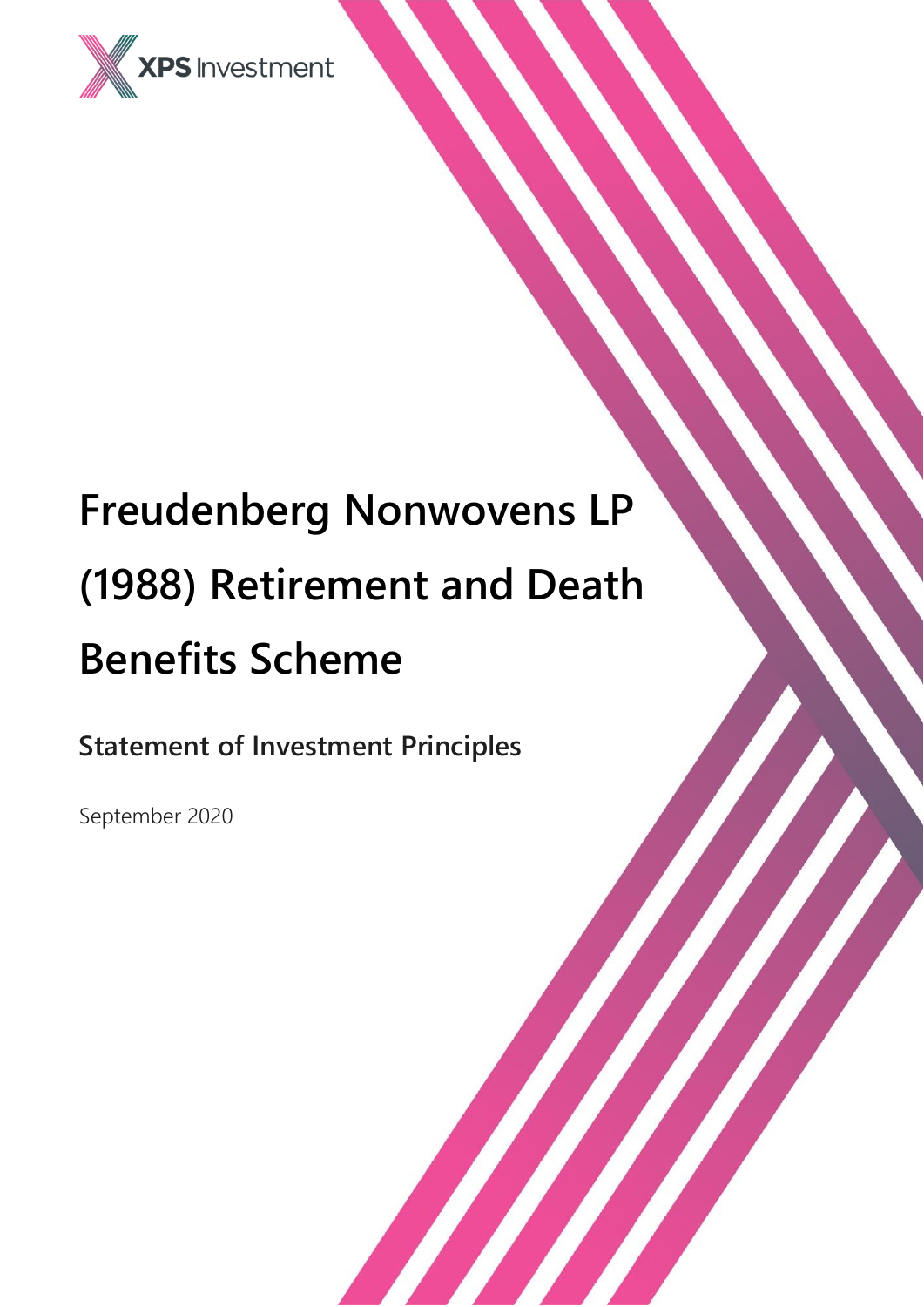# **Statement of Investment Principles**

The Trustees of Freudenberg Nonwovens LP (1988) Retirement and Death Benefits Scheme ("the Scheme") have prepared this Statement of Investment Principles ("the SIP") in accordance with the Pensions Act 1995<sup>1</sup> ("the Act") as amended and the Occupational Pension Scheme (Investment) Regulations 2005 as well as the principles recommended by the Myners Code.

It supersedes any previous SIP and reflects the investment policy agreed by the Trustees in respect of assets covering Defined Benefit liabilities and AVCs.

This SIP will be reviewed at least every three years or immediately after any significant change in investment policy.

Before preparing this SIP the Trustees have:

- Obtained and considered the written advice from the Scheme's Investment Consultant, XPS Pensions Group, who is suitably qualified through ability and experience and has appropriate knowledge.
- Consulted the employer.

#### **Choosing investments**

The Trustees set the investment strategy and investment policies for the Scheme. The Trustees will consult the Principal Employer on any future changes in investment policy as set out in this Statement. Neither this Statement nor the Trust Deed and Rules restrict the Trustees' investment powers by requiring the consent of the Principal Employer or any other stakeholder.

The Trustees do not anticipate engaging with any other parties in relation to the Statement.

The Trustees have considered the Scheme's liabilities and strength of Employer covenant when setting the investment strategy and policies.

The Trustees rely on Investment Managers for the day-to-day management of the Scheme's assets but retain control over all decisions made about the investments in which the Scheme invests.

Where Investment Managers are delegated discretion under Section 34 of the Act, the Investment Manager will exercise their investment powers in accordance with the Act, relevant and subsequent regulations, and this SIP.

The Trustees rely on the Investment Managers to appoint appropriate Custodians for pooled funds who are responsible for the safekeeping of the assets of the Scheme.

The Trustees rely on the Investment Managers to appoint appropriate Administrators or Registrars for pooled funds who are responsible for keeping records of the Scheme's entitlement within the pooled funds.

*<sup>1</sup> As amended 30th November 2018*

XPS Investment – Freudenberg Nonwovens LP (1988) Retirement and Death Benefits Scheme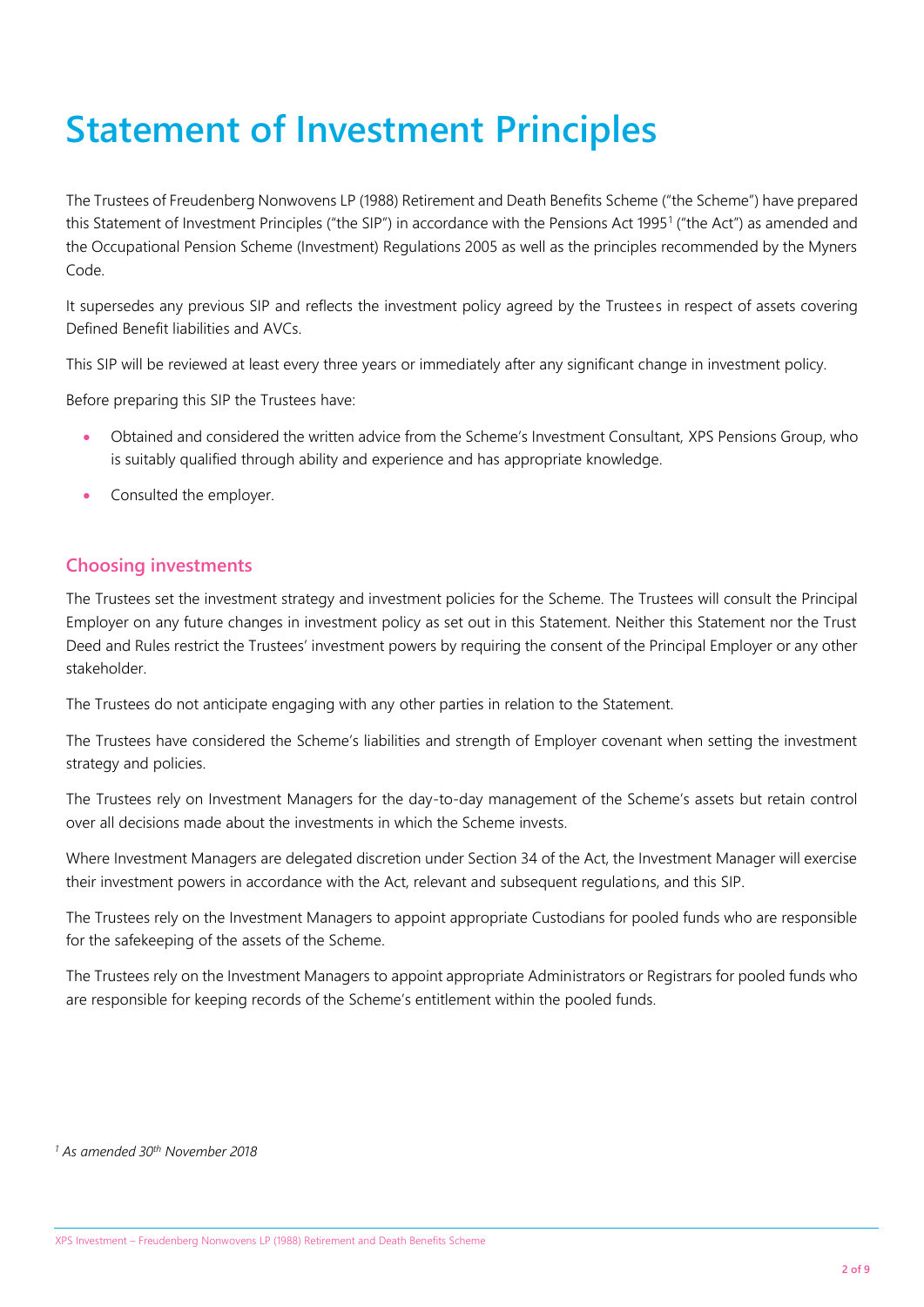# **Investment objective and strategy**

#### **Investment objective**

The Trustees have set the following objectives:

- To achieve a fully funded position on a Technical Provisions basis by 28 February 2023. In particular, the discount rate used in calculating that target is gilts + 1.4% pa, for pre-retirement liabilities, and gilts + 0.5% pa for postretirement liabilities.
- To implement an investment strategy targeting a return of 1.0% pa in excess of gilts.
- To acquire suitable assets to achieve the above objective whilst controlling volatility and the long term costs of the Scheme.
- To adhere to the provisions contained within this SIP.

#### **Investment strategy**

The Trustees intend to meet the investment objective by investing in a diversified portfolio of return-seeking and liability-matching assets.

The Trustees can utilise a wide range of passively and actively managed investments, including (but not limited to):

- Assets or funds primarily utilised to match liability risk (typically movements in long term interest rates and inflation) including gilts, swaps and repos and the use of derivatives and leverage.
- Assets or funds primarily used to outperform the liabilities over the long term including equity, private markets, hedge funds, commodities, currency, bonds and other forms of credit, property, infrastructure and insurance including the use of derivatives and leverage. Illiquid assets can be used where a higher return or lower risk is expected.
- Assets or funds primarily used to provide immediate liquidity such as cash or cash instruments.
- Assets or funds that combine liability outperformance, liability hedging or liquidity characteristics including the use of derivatives and leverage.
- Annuity or insurance policies designed to match the specific characteristics of the Scheme's liabilities or membership.

The actual strategy adopted for the Scheme, including the allocation to different assets, and expected returns is set out in the Appendix.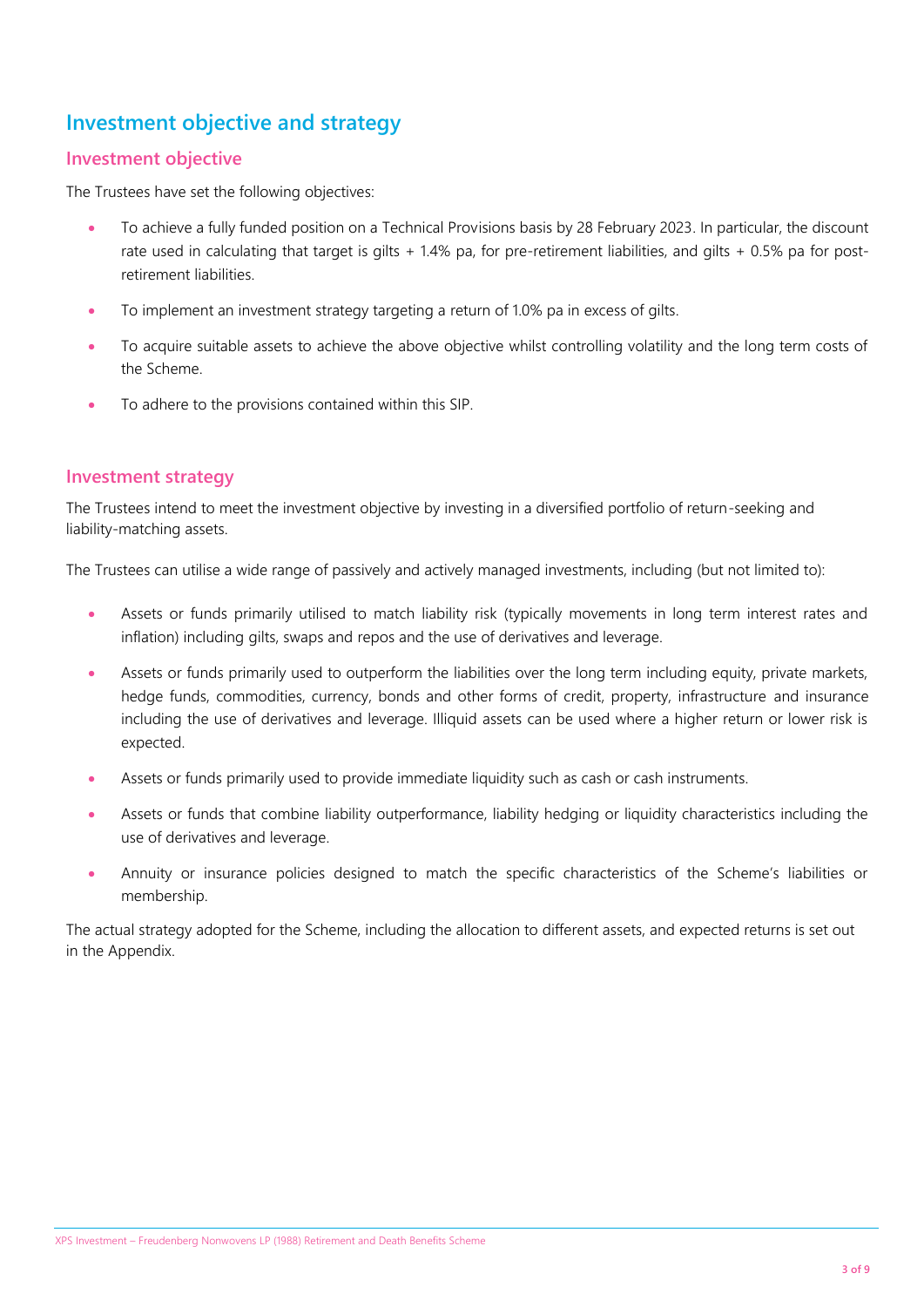#### **Investment restrictions**

The Trustees intend to adhere to the following restrictions:

- No more than 5% of Scheme assets can be held in investments related to the Employer.
- Whilst borrowing on a temporary basis is permitted, this option will only be utilised where absolutely necessary or where it is expected to reduce overall risk (e.g. for very short time periods during an asset transfer).
- Investment in derivative instruments may only be made where they contribute to risk reduction or facilitate efficient portfolio management.
- Stock lending is permitted at the discretion of the Scheme's Investment Managers in line with their overall investment objectives, policies and procedures.

#### **Investment risk**

The Trustees have identified a number of risks including (but not limited to):

- **Employer covenant risk**
- Liability risks: Interest rate risk, Inflation risk, Longevity risk
- Asset risks: Equity risk, Property risk, Currency risk, Credit risk, Interest rate risk, Inflation risk
- Strategy risks: Asset allocation risk, Liquidity risk (including collateral risk), Growth asset risk (including currency risk)
- Implementation risks: Investment manager risk, Counterparty risk, Operational risk

These risks are measured and managed by the Trustees as follows:

- The Trustees have set an investment strategy that adheres to the contents of this SIP.
- The Trustees receive strategic investment advice from the Investment Consultant that may include risk modelling and quantification (e.g. Value at Risk) whenever strategic changes are considered.
- The Trustees undertake regular monitoring of the Scheme's investments supplemented by information provided by both the Investment Managers and Investment Consultant, as well as advice from the latter.
- The Trustees periodically assess the strength of the Employer covenant and use external expertise where appropriate.
- The Trustees delegate the day-to-day management of some of these risks to the appointed Investment Managers.
- The Trustees consider the Investment Managers' role and approach to managing risk is considered when selecting appropriate Investment Managers.
- The Trustees utilise custodian relationships to ensure Scheme assets are held securely.
- The Trustees assess whether appropriate controls are put in place by themselves, the Investment Consultant, Investment Managers and Custodians (where there is a direct relationship).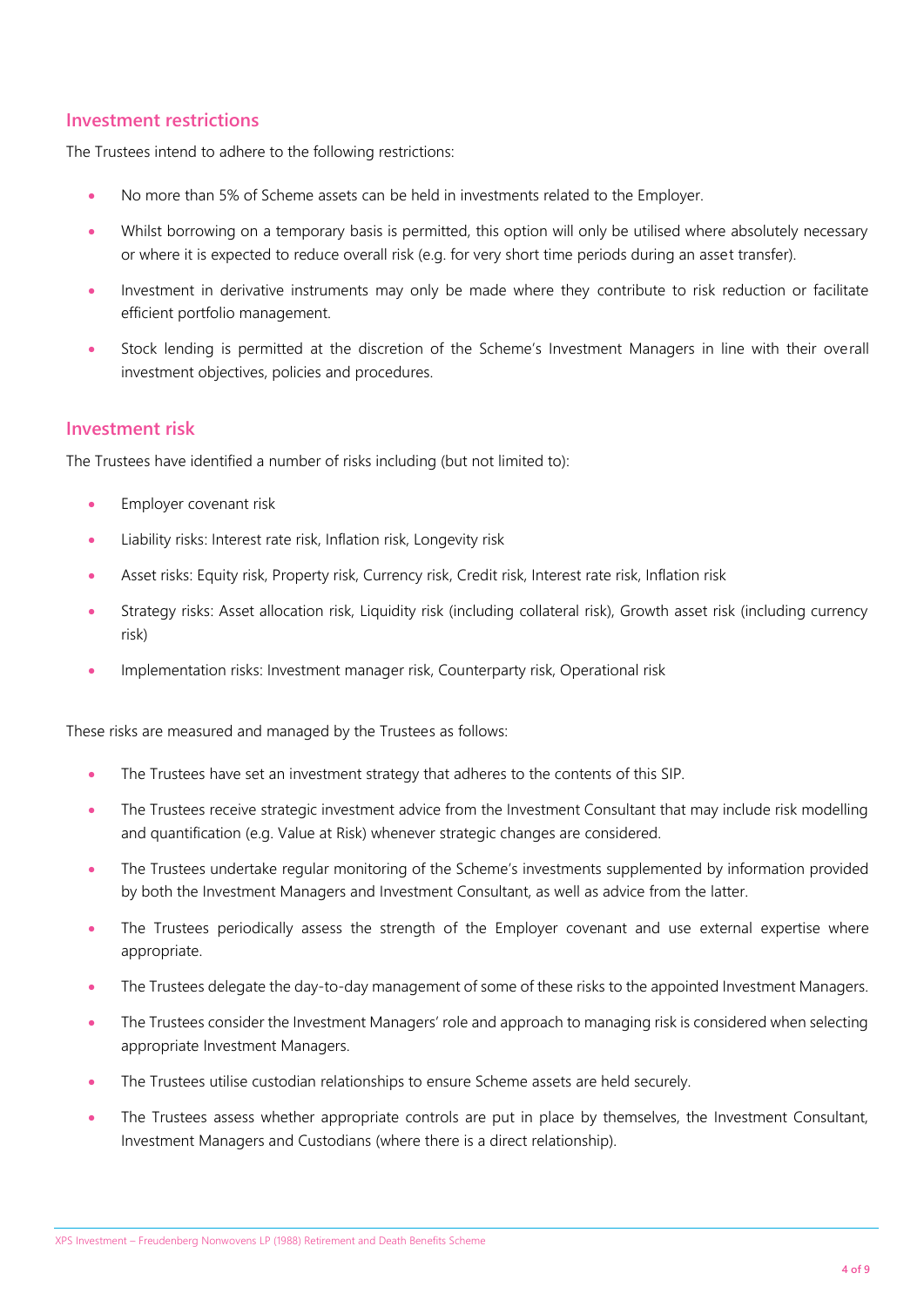### **Realising investments**

The Trustees recognise that assets may need to be realised to meet Scheme obligations at any time.

The Trustees will ensure that an appropriate amount of readily realisable assets are held at all times, and this will be part of the assessment for including new investments within the strategy.

The Trustees will from time to time agree a policy for sourcing cash from the investments as required. Further details are set out in the Appendix.

#### *Suitability of investment strategy*

The Trustees consider that the investment strategy detailed in the Appendix will ensure that the assets of the Scheme include suitable investments that are appropriately diversified and provide a reasonable expectation of meeting the objectives.

Based on the allocation set out in the Appendix, the Trustees consider the arrangements with the Investment Managers to be aligned with the Scheme's overall strategic objectives. Details of each specific mandate are set out in the agreements and pooled fund documentation with each Investment Manager. The amounts allocated to any individual category or security will be influenced by the overall benchmark and objectives, varied through the Investment Managers' tactical asset allocation preferences at any time, within any scope given to them through asset allocation parameter set by the Trustees or governing the pooled funds in which the Scheme is invested.

The Trustees will ensure that the Scheme's assets are invested in regulated markets to maximise their security.

Investment Managers are incentivised to perform in line with expectations for their specific mandate as their continued involvement as Investment Managers as part of the Scheme's investment strategy – and hence the fees they receive – are dependent upon them doing so. They are therefore subject to performance monitoring and reviews based on a number of factors linked to the Trustees' expectations.

The Trustees encourage Investment Managers to make decisions in the long-term interests of the Scheme. The Trustees expect engagement with management of the underlying issuers of debt or equity and the exercising of voting rights. This expectation is based on the belief that such engagement can be expected to help Investment Managers to mitigate risk and improve long term returns. As covered in more detail below, the Trustees also require the Investment Managers to take ESG factors and climate change risks into consideration within their decision-making as the Trustees believe these factors could have a material financial impact in the long-term. The Trustees therefore make decisions about the retention of Investment Managers, accordingly.

#### *Investment Manager Review process*

Appointments of Investment Managers are expected to be long-term, but the Trustees will review the appointment of the Investment Managers in accordance with their responsibilities. Such reviews will include analysis of each Investment Manager's performance and processes and an assessment of the diversification of the assets held by the Investment Manager. The review will include consideration of the continued appropriateness of the mandate given to the Investment Manager within the framework of the Trustees' investment policies. If there are concerns, the Trustees may carry out a more in-depth review of a particular Investment Manager. Investment Managers will also attend Trustees meetings as requested.

Fund manager remuneration is considered as part of the manager selection process. It is also monitored regularly with the help of the Investment Consultant to ensure it is in line with the Trustees' policies and with fee levels deemed by the Investment Consultant to be appropriate for the particular asset class and fund type.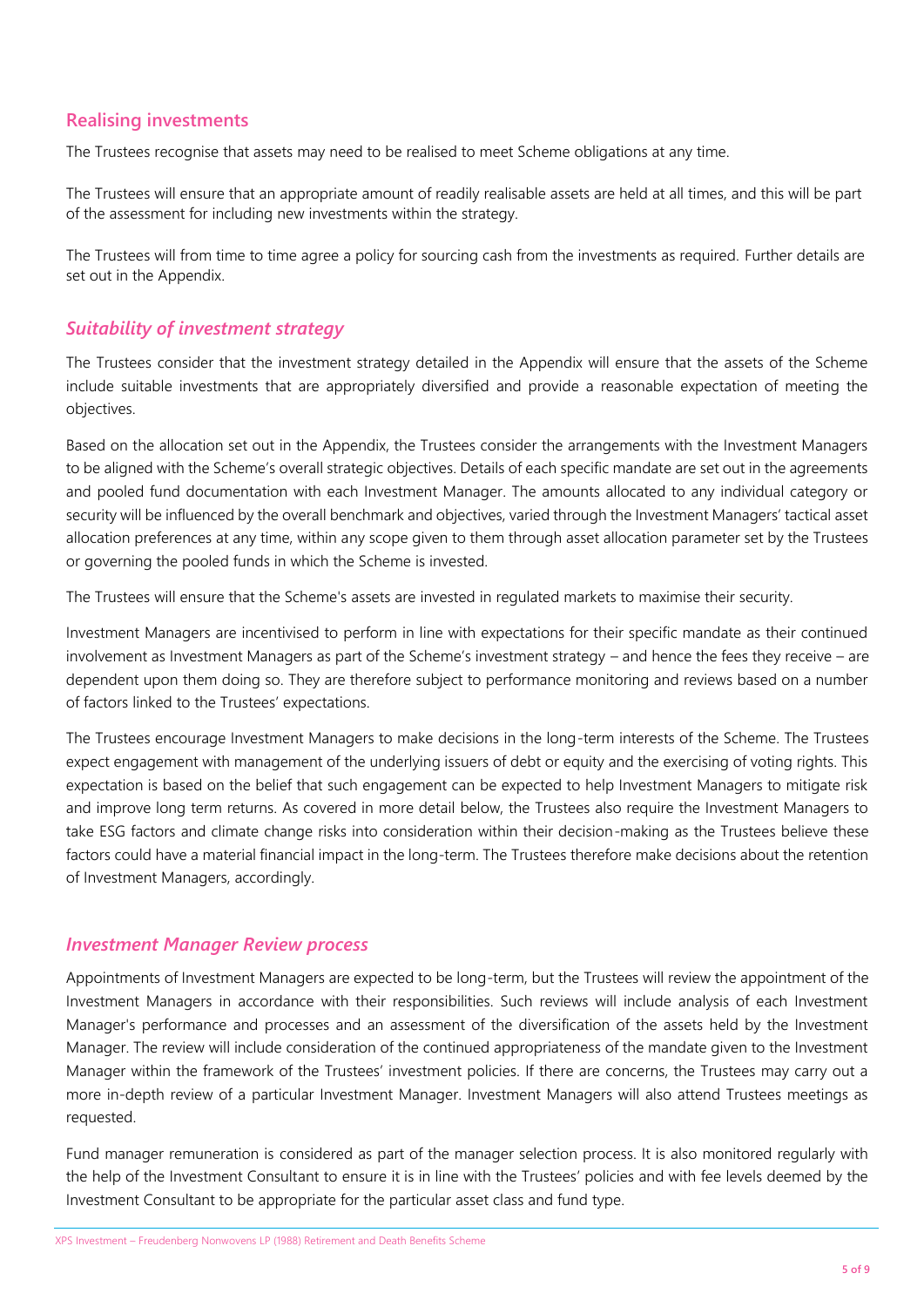#### *Portfolio turnover*

The Trustees require the Investment Managers to report on actual portfolio turnover at least annually, including details of the costs associated with turnover, how turnover compares with the range that the Investment Manager expects and the reasons for any divergence.

#### **Responsible investment**

The Trustees have considered the approach to environmental, social and corporate governance ("ESG") factors for the long-term time horizon of the Scheme and believe there can be financially material risks relating to them. The Trustees have delegated the ongoing monitoring and management of ESG risks and those related to climate change to the Scheme's Investment Managers. The Trustees require the Scheme's Investment Managers to take ESG and climate change risks into consideration within their decision-making, in relation to the selection, retention or realisation of investments, recognising that how they do this will be dependent on factors including the characteristics of the asset classes in which they invest.

The Trustees will seek advice from the Investment Consultant on the extent to which their views on ESG and climate change risks may be taken into account in any future Investment Manager selection exercises. Furthermore, the Trustees, with the assistance of the Investment Consultant, will monitor the processes and operational behaviour of the Investment Managers from time to time, to ensure they remain appropriate and in line with the Trustees' requirements as set out in this Statement.

As the Scheme invests in pooled funds, the Trustees acknowledge that they cannot directly influence the policies and practices of the companies in which the pooled funds invest. The Trustees have therefore delegated responsibility for the exercise of rights (including voting rights) attached to the Scheme's investments to the Investment Managers. The Trustees encourage them to engage with investee companies and vote whenever it is practical to do so on financially material matters such as strategy, capital structure, conflicts of interest policies, risks, social and environmental impact and corporate governance as part of their decision-making processes. The Trustees require the Investment Managers to report on significant votes made on behalf of the Trustees.

If the Trustees become aware of an Investment Manager engaging with the underlying issuers of debt or equity in ways that they deem inadequate or that the results of such engagement are misaligned with the Trustees' expectation, then the Trustees may consider terminating the relationship with that Investment Manager.

When considering the selection, retention or realisation of investments, the Trustees have a fiduciary responsibility to act in the best interests of the beneficiaries of the Scheme, although they have neither sought, nor taken into account, the beneficiaries' views on matters including (but not limited to) ethical issues and social and environmental impact. The Trustees will review this policy if any beneficiary views are raised in future.

Adopted by the Trustees on 22 September 2020.

This SIP is the responsibility of the Trustees. You must not use, copy or repeat any part of the SIP for commercial purposes without obtaining permission to do so in writing to us. We use material from third parties in preparing the SIP and although we try to ensure that all of the information is correct we do not give any express or implied warranty as to the accuracy of the material in the SIP and are not responsible, and do not accept and liability, for any error, omission or inaccuracy. We are not liable for any damages (including, without limitation, damages for loss of business or loss of profits) arising in contract, tort or otherwise from the use of or inability to use this SIP, or any material contained in it, or from any action or from any action or decision taken as a result of using it.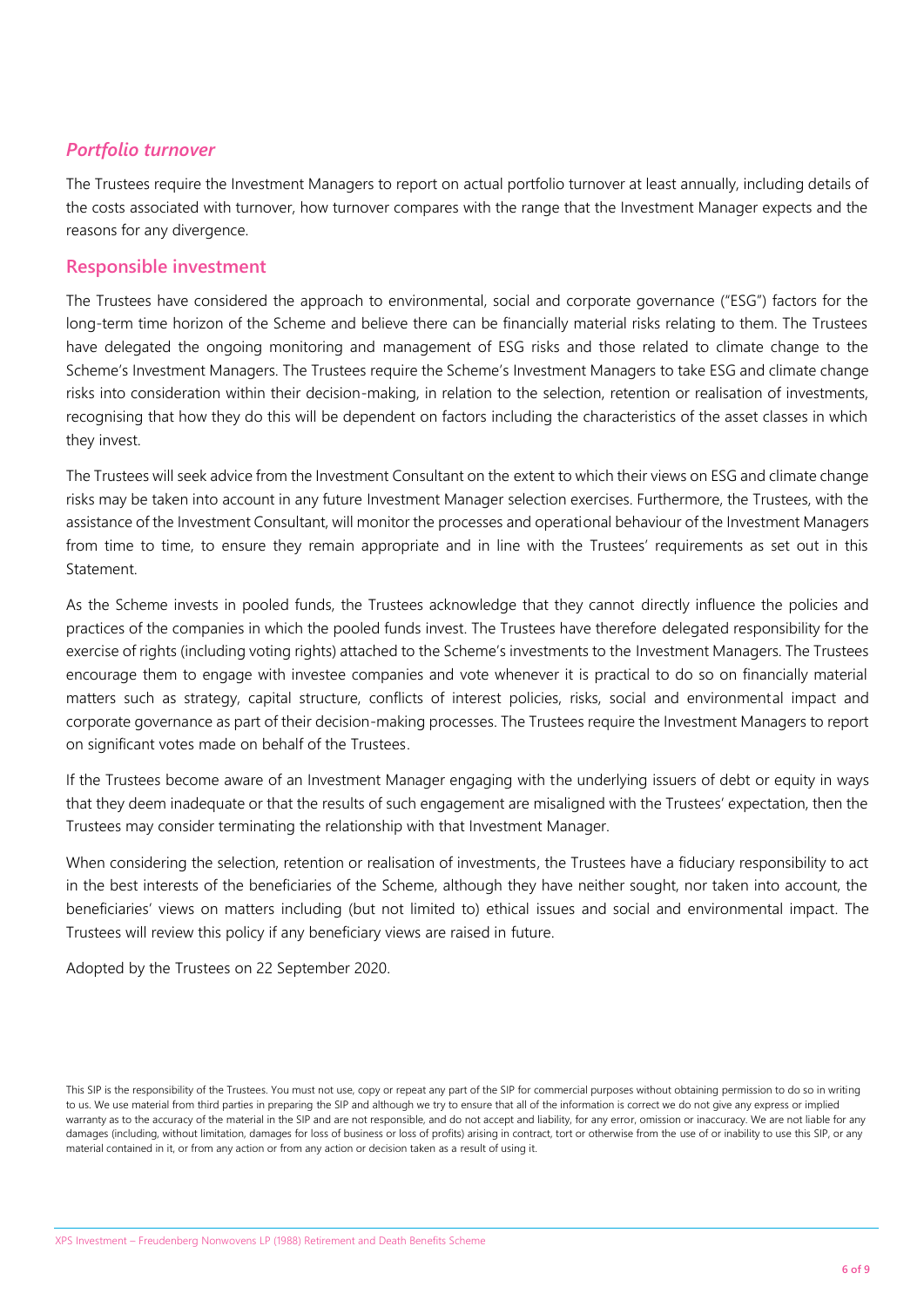# **Appendix – Investment strategy**

# **Overall strategy**

The investment strategy of the Scheme is summarised in the table below.

| Asset class               | Current<br>allocation<br>(excluding<br>buy-in) | Expected<br>return<br>(above<br>gilts pa) | Manager and fund                                                                                                                                                                                                                                                                                                                                   | Objective                                                                                       |
|---------------------------|------------------------------------------------|-------------------------------------------|----------------------------------------------------------------------------------------------------------------------------------------------------------------------------------------------------------------------------------------------------------------------------------------------------------------------------------------------------|-------------------------------------------------------------------------------------------------|
| Multi Asset               | 9%                                             | 3.6%                                      | BlackRock Dynamic Diversified Growth Fund                                                                                                                                                                                                                                                                                                          | Outperform 3 Month LIBOR<br>by 3.0% p.a. (net of fees)<br>over rolling 3 year periods           |
| Multi Asset               | 14%                                            | 4.0%                                      | Schroder Diversified Growth Fund                                                                                                                                                                                                                                                                                                                   | Outperform CPI by 5.0% p.a.<br>(gross of fees) over a market<br>cycle (typically 5 years)       |
| Corporate<br><b>Bonds</b> | 15%                                            | 1.3%                                      | Vanguard Short Term Investment Grade Bond Index<br>Fund                                                                                                                                                                                                                                                                                            | Track the Barclays GBP Non-<br>Government 1-5 Year Index                                        |
| LDI                       | 52%                                            | $-0.1%$                                   | BlackRock Leveraged 2027 Index Linked Gilt Fund<br>BlackRock Leveraged 2032 Index Linked Gilt Fund<br>BlackRock Leveraged 2040 Index Linked Gilt Fund<br>BlackRock Leveraged 2050 Index Linked Gilt Fund<br>BlackRock Leveraged 2062 Index Linked Gilt Fund<br>BlackRock Leveraged 2040 Fixed Gilt Fund<br>BlackRock Leveraged 2060 Fixed Gilt Fun | Track the underlying gilt<br>performance, leveraged<br>within ranges set by<br><b>BlackRock</b> |
| Cash                      | 9%                                             | 0.0%                                      | BlackRock Institutional Sterling Liquidity Fund (ICS)                                                                                                                                                                                                                                                                                              | <b>GBP 1W LIBID</b>                                                                             |
|                           | 100%*                                          | 1.0%                                      |                                                                                                                                                                                                                                                                                                                                                    |                                                                                                 |

\*May not sum due to rounding

Return expectations quoted above are best estimates for long-term returns as at 30 June 2020.

### **Liability hedging**

This strategy is designed to achieve liability hedging of100% of the interest rate and inflation risk, as a proportion of the Scheme's total liabilities, as assessed against the current Technical Provisions basis.

#### **Rebalancing investments**

The Scheme does not have any formal rebalancing arrangements in place. The Trustees will review the allocation quarterly and if required will instruct the Investment Managers to rebalance towards the strategic allocation.

#### **Realising investments**

Where assets need to be realised, the Trustees will consult with the Investment Consultant regarding the source and timing of disinvestments. The liquidity and trading costs of such disinvestments will also be taken into account.

It is envisaged that all of the Scheme's assets could be realised within a week, as 100% of the Scheme's assets are daily dealt to meet the Scheme's cashflow requirements. The Scheme is currently receiving company contributions, as outlined in the Recovery Plan. These contributions are expected to help cover cashflow requirements for the Scheme.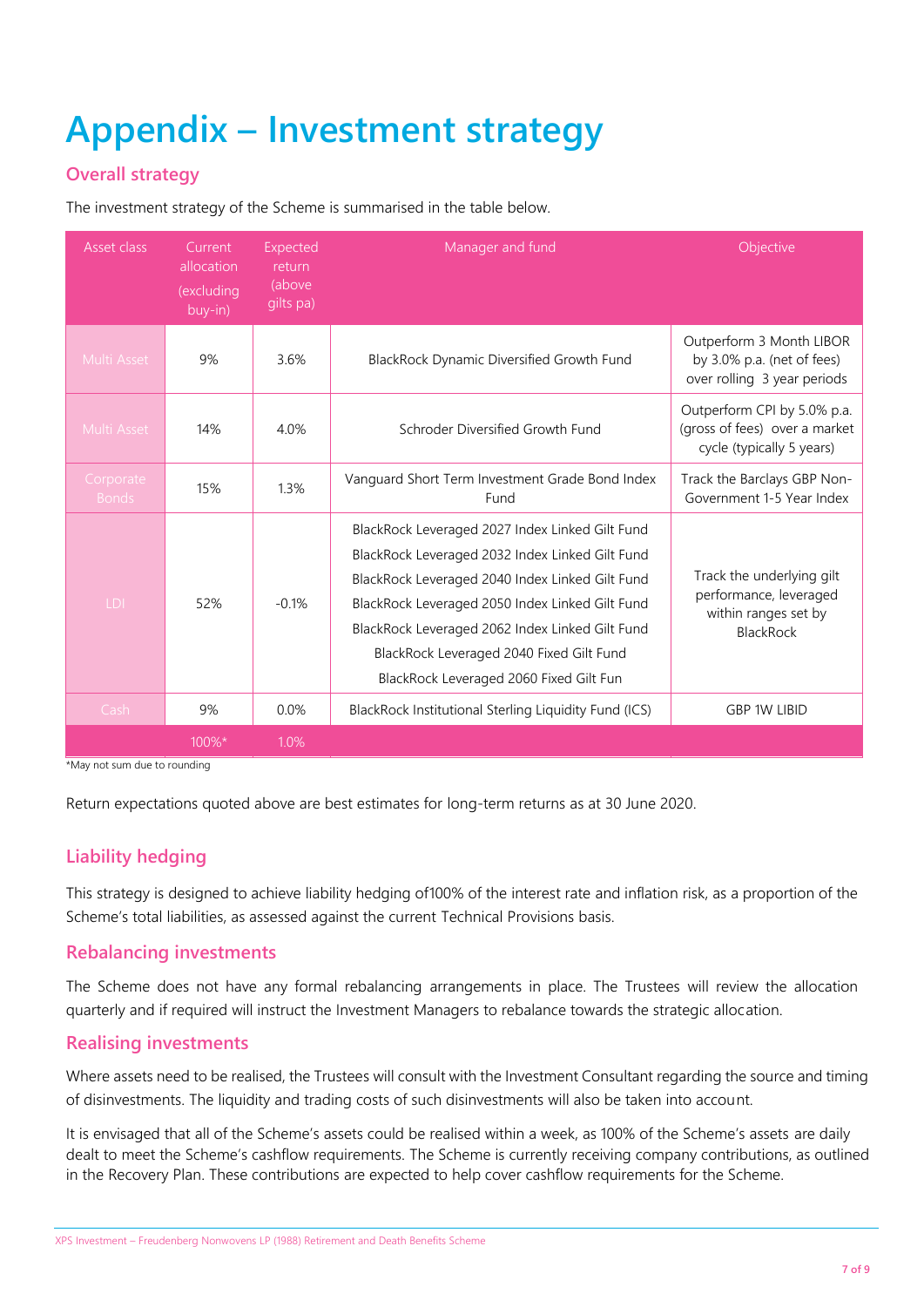## **AVCs**

.

The Trustees have made one AVC investment option available to members of the Scheme, Utmost Life & Pensions Limited Investing by Age strategy. The strategy incorporates lifestyling as members approach target retirement age, and uses a combination of two multi-asset funds.

The Trustees will review the AVC provider, as well as the strategy available, in the light of their performance on a periodic basis. Performance of the strategy will be measured relative to the individual benchmarks and objectives for the funds offered and/or to other providers offering similar fund options.

The Trustees are aware that members' AVC funds are subject to the same risks faced by the Scheme's investments, such as inflation risk eroding real returns. In addition, AVC members face the risk that their investments will not meet their future expectations (for example, if they are planning to purchase an annuity at retirement), lack of transparency on how their fund is managed and also that their AVC fund may fall in value.

The Trustees consider that, in having this strategy available, it provides members with sufficient diversification to meet their reasonable expectations and to mitigate the risks faced.